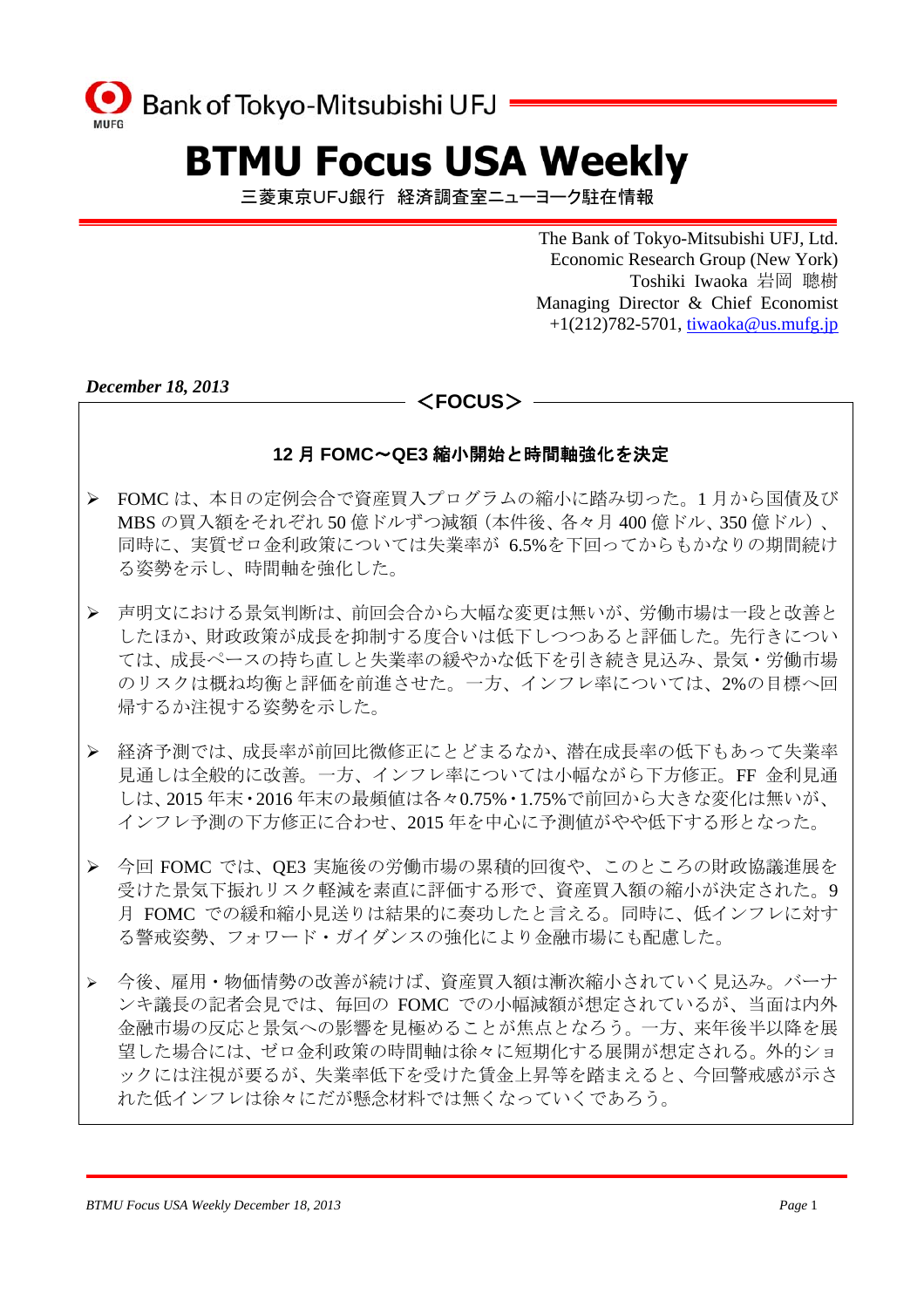#### <**FOCUS**> **12** 月 **FOMC**~**QE3** 縮小と時間軸強化を決定

#### 量的緩和縮小着手の一方、時間軸を強化

 連邦公開市場委員会(FOMC)は、本日の定例会合で資産買入プログラムの縮小に踏み切っ た。MBS 及び国債の買入額をそれぞれ 50 億ドルずつ減額(本件後、各々月 400 億ドル、350 億ドル)、同時に、異例の超低金利政策については失業率が 6.5%を下回ってからもかなりの 期間続ける姿勢を示し、時間軸を強化した。

 採決は、ボストン連銀のローゼングレン総裁が、高失業と低インフレが続くなか緩和縮小は 時期尚早とし、反対票を投じた。

#### 雇用回復・財政リスク低下を確認、インフレ注視を明記

 声明文における景気判断は、前回 10 月会合時から若干だけ上方修正。経済活動については、 「緩やかに拡大 (expanding at a moderate pace)」との判断を維持した一方、労働市場について は一段と改善とし、前月の「幾らかの(some)」との表現が削除された。また、財政政策が 成長を抑制しているとの表現は維持しつつ、その度合いは低下しつつあるとの文言が加わった。 その他、家計支出と設備投資の拡大、住宅市場の回復ペース鈍化との判断、及びインフレに関 する評価は前月から不変。

 先行きについては、成長ペースの持ち直しと失業率の緩やかな低下を引き続き見込み、景 気・労働市場のリスクは概ね均衡(balanced)と評価を前進させた。一方、インフレ率につい ては、2%の目標へ回帰するかを注視している姿勢を明記した(monitoring inflation developments carefully)。

#### 雇用の累積的回復を素直に評価し、来年 **1** 月から買入額を縮小、

#### フォワードガイダンスは定性的に強化

資産買入 (OE3) 額については、財政緊縮が続くなかにあっても、基調としての景気回復力 は高まってきていると評価。累積的(cumulative)雇用回復と労働市場見通しの改善を受けて、 国債と MBS の買入額を来年 1 月からこれまでの計 850 億ドルから 750 億ドルに減額する。

 その後の買入額については、経済データが労働市場の持続的改善とインフレ率の中長期目標 への回帰を裏付けるものとなれば、今後の FOMC で徐々に買入額を減少させる方針。

 ゼロ金利政策に関する政策指針(フォワード・ガイダンス)については、ゼロ金利政策は「失 業率が 6.5%を下回ってからも、特に予測されるインフレ率が目標の2%を下回っている場合に は、かなりの期間維持することが適切となる公算が大きい(appropriate to maintain the current target range well past the time)」とし、時間軸の強化を図った。

#### 成長率予測は殆ど不変も失業率予測は改善、**FF** 金利見通しは若干だけ下方修正

 経済予測については(表)、成長率は前回予測対比-0.1%~+0.1%と極小幅の微調整にとど まるなか、失業率見通しについては全般的に改善。FRB が景気見通しについて自信を深めて いることが示された。インフレ率については小幅ながら下方修正。なお、中長期の成長率見通 しが僅かだが下方修正された点は、失業率見通しの改善と整合的である反面、FOMC メンバ ーの間で潜在成長率引き上げが課題としてより強く認識されつつあることを示唆している。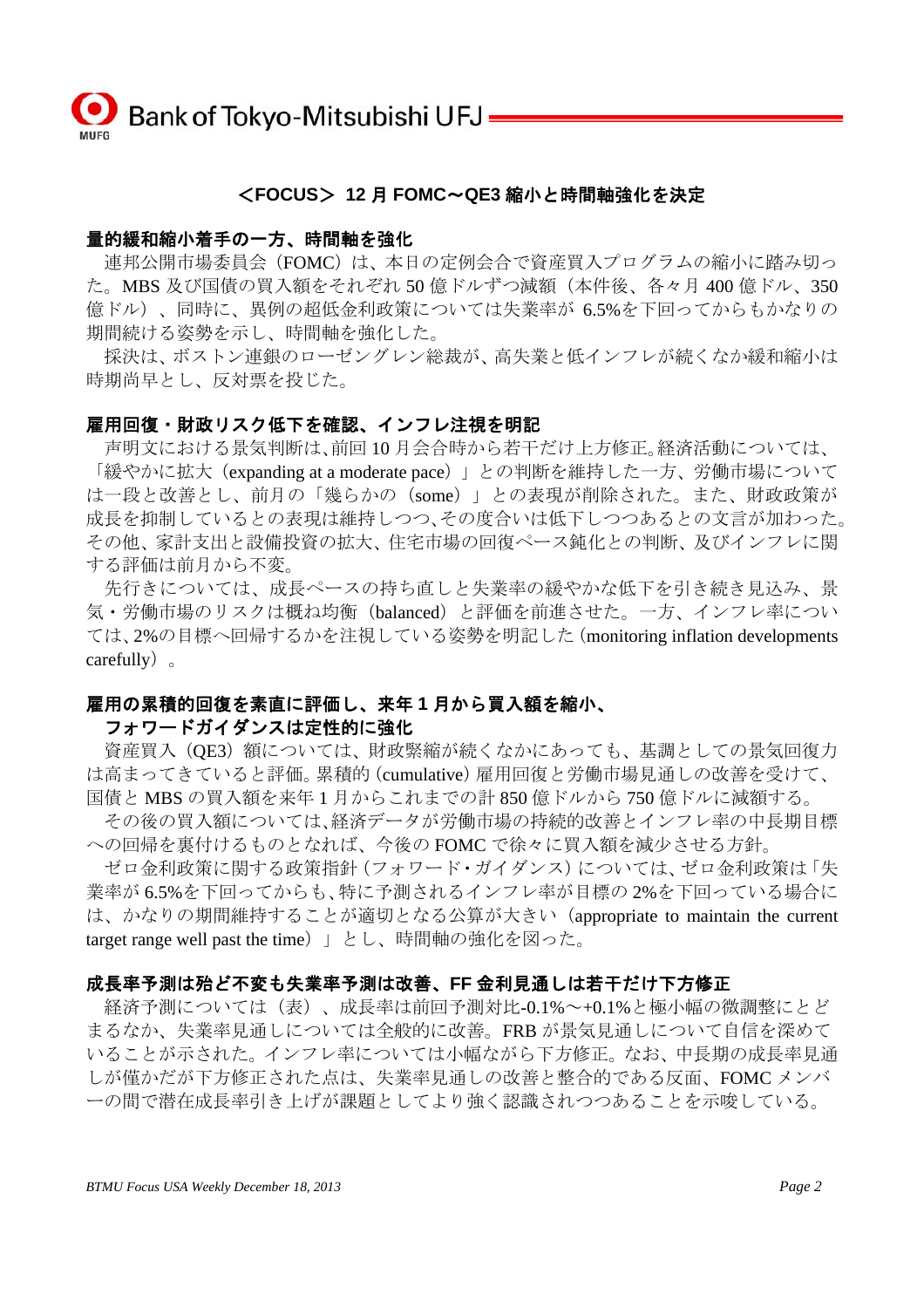# Bank of Tokyo-Mitsubishi UFJ

FF 金利見通しについては(第 1 図)、2015 年末・2016 年末の最頻値はそれぞれ 0.75%・1.75% で前回から変わらず大きな変化は無いが、インフレ率予測の下方修正に合わせ、2015 年を中 心に予測値がやや低下する形となっている。

| FOMCによる経済予測 |  |  |
|-------------|--|--|

|            |                                                  | 中心傾向 |                                     | 全員の予測レンジ |                                                                                                                               |                                                          |      |      |                                                                                   |      |             |
|------------|--------------------------------------------------|------|-------------------------------------|----------|-------------------------------------------------------------------------------------------------------------------------------|----------------------------------------------------------|------|------|-----------------------------------------------------------------------------------|------|-------------|
| (% )       |                                                  | 2013 | 2014                                | 2015     | 2016                                                                                                                          | 中長期                                                      | 2013 | 2014 | 2015                                                                              | 2016 | 中長期         |
|            | 前々回 (6月)                                         |      | $2.3 - 2.6$ $3.0 - 3.5$ $2.9 - 3.6$ |          | $\sim$                                                                                                                        | $\left[ 2.3 - 2.5 \right]$ 2.0 - 2.6 2.2 - 3.6 2.3 - 3.8 |      |      |                                                                                   |      | $2.0 - 3.0$ |
| 実質GDP成長率   | 前回 (9月)                                          |      |                                     |          | 2.0 - 2.3 2.9 - 3.1 3.0 - 3.5 2.5 - 3.3 2.2 - 2.5 1.8 - 2.4 2.2 - 3.3 2.2 - 3.7 2.2 - 3.5 2.1 - 2.5                           |                                                          |      |      |                                                                                   |      |             |
|            | 今回 (12月)                                         |      |                                     |          | 2.2 - 2.3 2.8 - 3.2 3.0 - 3.4 2.5 - 3.2 2.2 - 2.4 2.2 - 2.4 2.2 - 3.3 2.2 - 3.6 2.1 - 3.5 1.8 - 2.5                           |                                                          |      |      |                                                                                   |      |             |
|            | 前々回 (6月)                                         |      | $7.2 - 7.3$ 6.5 - 6.8 5.8 - 6.2     |          |                                                                                                                               | $15.2 - 6.0$ 6.9 - 7.5 6.2 - 6.9 5.7 - 6.4               |      |      |                                                                                   |      | $5.0 - 6.0$ |
| 失業率        | 前回 (9月)                                          |      |                                     |          | $7.1 - 7.3$ 6.4 - 6.8 5.9 - 6.2 5.4 - 5.9 5.2 - 5.8 6.9 - 7.3 6.2 - 6.9 5.3 - 6.3 5.2 - 6.0 5.2 - 6.0                         |                                                          |      |      |                                                                                   |      |             |
|            | 今回 (12月)                                         |      |                                     |          | $(7.0 - 7.1 \quad 6.3 - 6.6 \quad 5.8 - 6.1 \quad 5.3 - 5.8)$ 5.2 - 5.8   7.0 - 7.1 6.2 - 6.7 5.5 - 6.2 5.0 - 6.0   5.2 - 6.0 |                                                          |      |      |                                                                                   |      |             |
| PCEインフレ率   | 前々回 (6月)                                         |      | $0.8 - 1.2$ 1.4 - 2.0 1.6 - 2.0     |          |                                                                                                                               | 2.0                                                      |      |      | $0.8 - 1.5$ 1.4 - 2.0 1.6 - 2.3                                                   |      | 2.0         |
|            | 前回 (9月)                                          |      |                                     |          | $1.1 - 1.2$ $1.3 - 1.8$ $1.6 - 2.0$ $1.7 - 2.0$                                                                               | 2.0                                                      |      |      | $1.0 - 1.3$ $1.2 - 2.0$ $1.4 - 2.3$ $1.5 - 2.3$                                   |      | 2.0         |
|            | 今回 (12月) 4.9 - 1.0 1.4 - 1.6 1.5 - 2.0 1.7 - 2.0 |      |                                     |          |                                                                                                                               | 2.0                                                      |      |      | $\begin{bmatrix} 0.9 & -1.2 & 1.3 & -1.8 & 1.4 & -2.3 & 1.6 & -2.2 \end{bmatrix}$ |      | 2.0         |
| コアPCEインフレ率 | 前々回 (6月)                                         |      | $1.2 - 1.3$ 1.5 - 1.8 1.7 - 2.0     |          | $\overline{\phantom{a}}$                                                                                                      | $\sim$                                                   |      |      | $11.1 - 1.5$ 1.5 - 2.0 1.7 - 2.3                                                  |      |             |
|            | 前回 (9月)                                          |      |                                     |          | $1.2 - 1.3$ $1.5 - 1.7$ $1.7 - 2.0$ $1.9 - 2.0$                                                                               | $\sim$                                                   |      |      | $1.2 - 1.4$ 1.4 - 2.0 1.6 - 2.3 1.7 - 2.3                                         |      |             |
|            | 今回 (12月)<br>$\Delta$                             |      |                                     |          | $1.4 - 1.2$ 1.4 - 1.6 1.6 - 2.0 1.8 - 2.0<br><b>上面 CDDI / 【中国市场研究报告】中国市场开发中心 生學志法及左旋加加地形志指序</b>                               | $\sim$                                                   |      |      | $11.1 - 1.2$ 1.3 - 1.8 1.5 - 2.3 1.6 - 2.2                                        |      |             |

(注)中心傾向は上下其々三つの予測値を除いたもの。GDPとインフレ率は第4四半期の前年同期比。失業率は各年第4四半期平均値。 (資料)FOMC資料より三菱東京UFJ銀行経済調査室作成

### バランス取れた自然な結論

 今回の FOMC では、QE3 実施後の労働市場の 累積的回復や、このところの財政協議進展を受 けた景気下振れリスク低下を素直に評価する形 で、資産買入額の縮小が決定された。と同時に、 目標を下回るインフレ率を注視する姿勢をより 強く打ち出したほか、フォワード・ガイダンス を強化することで市場にも配慮する政策決定と なった。雇用回復が確認され、財政面からのリ スクも低下するなか自然な結論であり、逆に資 産買入を縮小しない方が説明が難しいところま で経済情勢が改善してきていた結果と捉えるべ きであろう<sup>1</sup> 。9 月 FOMC での緩和縮小見送りは、 FRB の期待通りの結果に繋がったと言える。市



場予想が今回の縮小開始を完全には織り込めていなかった面はコミュニケーション政策上、若 干の課題として残るかもしれないが、本日の金融市場の反応を見る限りではそれほど大きな問 題ではなかろう。

#### **QE3** は段階的に縮小へ、長い目で見れば時間軸は短期化方向

 今後、雇用・物価情勢の改善が続けば、資産買入額は漸次縮小されていく見込みである。バ ーナンキ議長の記者会見において、経済指標次第としつつも、毎回の FOMC での小幅減額を 想定している点からは、経済・物価見通しについて自信を深めており、量的緩和の縮小プロセ

*BTMU Focus USA Weekly December 18, 2013 Page 3* 

<sup>1</sup> 12 月 6 日付 Weekly「指標改善で近づく量的緩和縮小」ご参照。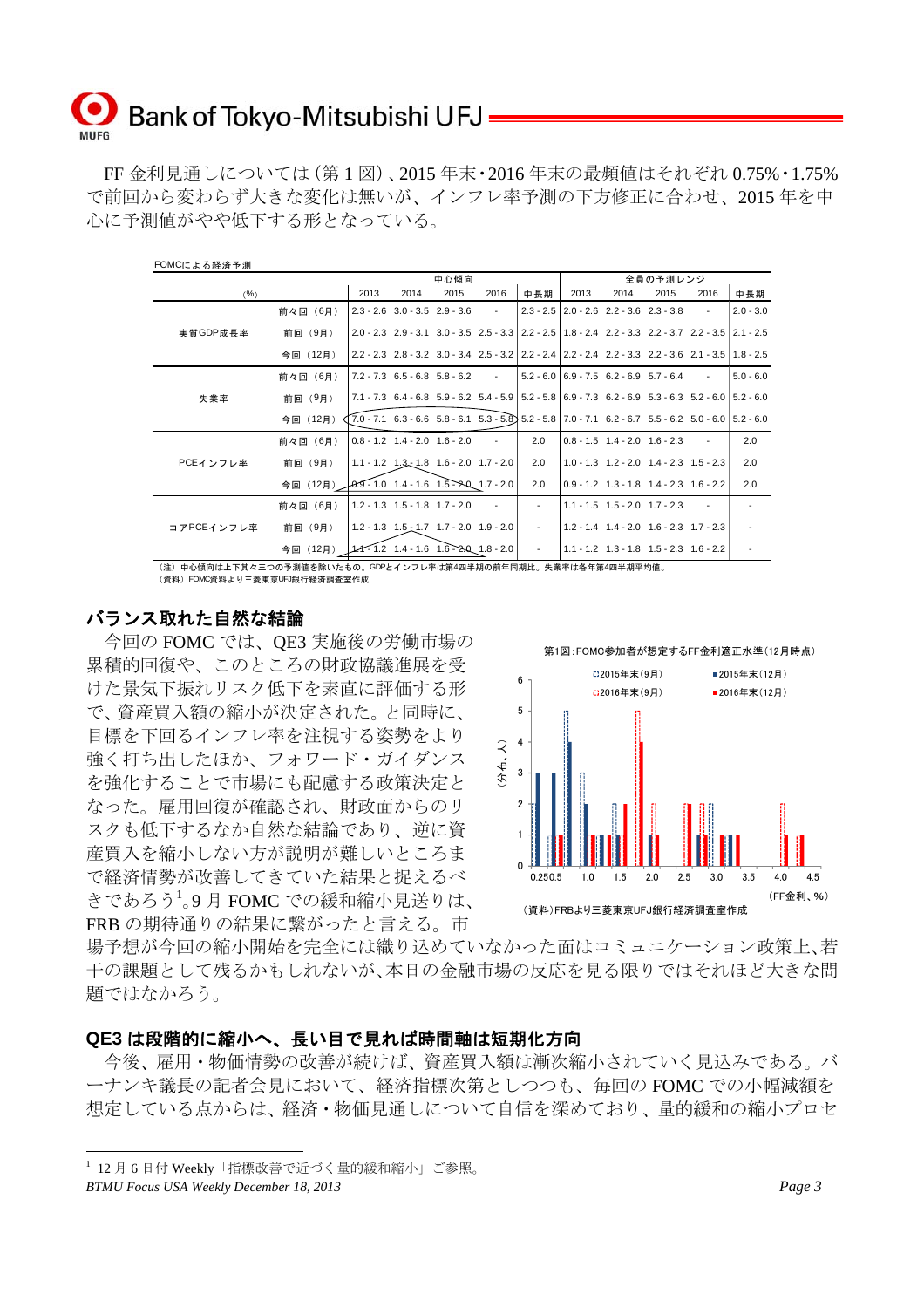# Bank of Tokyo-Mitsubishi UFJ

スについてもさほど懸念していない様子がみてとれる。仮に来年の毎回の FOMC で 100 億ド ル規模の買入縮小が進むと、来年終盤(第 4 四半期)に QE3 が終了することとなる。当面は、 今回決定を受けた内外金融市場の反応と、それによる景気への影響を見極めることが焦点とな ろう。

 今回 FOMC では金利政策に関するフォワー ド・ガイダンスが強化されており、当面は、金利 上昇抑制が志向されるのは間違いない。一方、来 年後半から再来年までを展望した場合には、基本 的にはゼロ金利政策の時間軸は徐々にだが短く なる方向とみておくことも必要であろう<sup>2</sup>。声明文 及びバーナンキ議長の記者会見では、ディスイン フレに対する警戒感が示されたものの、インフレ 率は遅行指標であり、失業率低下を受けた賃金や 単位労働コストの上昇(第 2 図)、過剰債務解消 に伴う信用創造メカニズムの改善傾向などを踏 まえると、インフレ率は徐々にだが懸念材料では 無くなっていくと考えられる。景気回復が 5 年目 に入り、グローバルな金融緩和も長期化するなか、



外的ショックに対する注視は当然必要な反面、それが回避されるというメイン・シナリオに沿 った展開を辿れば、ハト派とされるイエレン次期 FRB 議長は円滑な出口政策という課題に当 面することになる。

 $<$ FOCUS $>$ 

*BTMU Focus USA Weekly December 18, 2013 Page 4*   $^2$  11 月 22 日付 Weekly「量的緩和縮小と時間軸強化両立の難しさ」ご参照。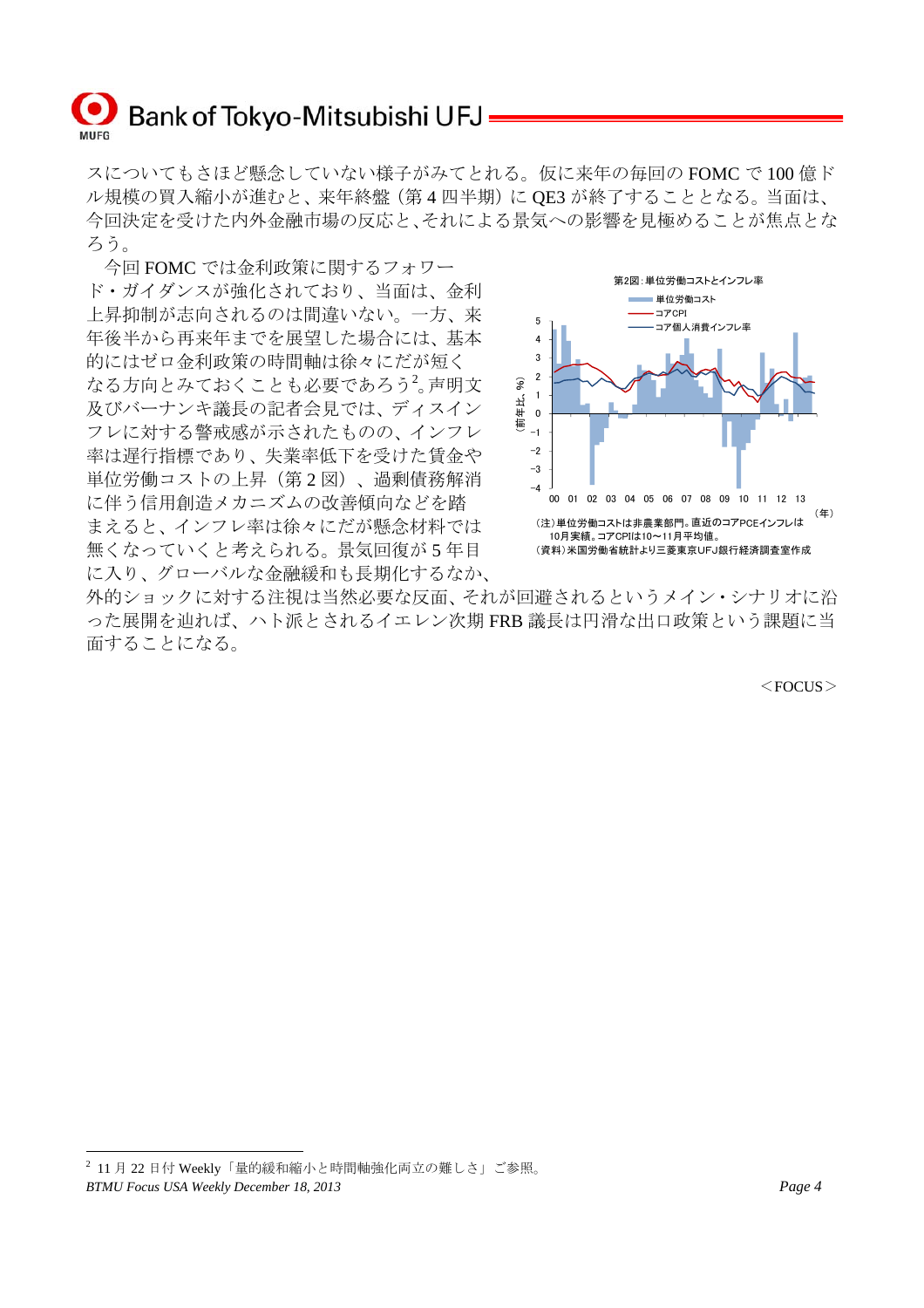## Bank of Tokyo-Mitsubishi UFJ -**MUFG**

FOMC 声明文

| ゠ ◡៲៴៲◡ ┌╴ヮ」へ                                                                                                                                                                                                                                                                                                                                                                                                                                                                                                                                                                                                                                                                                                                                                                                                                                                                                                                                                                                                                                                                                                                                                                                                                                                                                                                                                     |                                                                                                                                                                                                                                                                                                                                                                                                                                                                                                                                                                                                                                                                                                                                                                                                                                                                                                                                                                                                                                                                                                                                                                                                                                                                                                                                                                                                                                                                                                                                                                                                                   |
|-------------------------------------------------------------------------------------------------------------------------------------------------------------------------------------------------------------------------------------------------------------------------------------------------------------------------------------------------------------------------------------------------------------------------------------------------------------------------------------------------------------------------------------------------------------------------------------------------------------------------------------------------------------------------------------------------------------------------------------------------------------------------------------------------------------------------------------------------------------------------------------------------------------------------------------------------------------------------------------------------------------------------------------------------------------------------------------------------------------------------------------------------------------------------------------------------------------------------------------------------------------------------------------------------------------------------------------------------------------------|-------------------------------------------------------------------------------------------------------------------------------------------------------------------------------------------------------------------------------------------------------------------------------------------------------------------------------------------------------------------------------------------------------------------------------------------------------------------------------------------------------------------------------------------------------------------------------------------------------------------------------------------------------------------------------------------------------------------------------------------------------------------------------------------------------------------------------------------------------------------------------------------------------------------------------------------------------------------------------------------------------------------------------------------------------------------------------------------------------------------------------------------------------------------------------------------------------------------------------------------------------------------------------------------------------------------------------------------------------------------------------------------------------------------------------------------------------------------------------------------------------------------------------------------------------------------------------------------------------------------|
| 前回 (10月29·30日)                                                                                                                                                                                                                                                                                                                                                                                                                                                                                                                                                                                                                                                                                                                                                                                                                                                                                                                                                                                                                                                                                                                                                                                                                                                                                                                                                    | 今回 (12月17·18日)                                                                                                                                                                                                                                                                                                                                                                                                                                                                                                                                                                                                                                                                                                                                                                                                                                                                                                                                                                                                                                                                                                                                                                                                                                                                                                                                                                                                                                                                                                                                                                                                    |
| 景気・物価の現状判断<br>Information received since the Federal Open Market<br>Committee met in September generally suggests that<br>economic activity has continued to expand at a moderate<br>pace. Indicators of labor market conditions have shown<br>some further improvement, but the unemployment rate<br>remains elevated. Available data suggest that household<br>spending and business fixed investment advanced, while<br>the recovery in the housing sector slowed somewhat in<br>recent months. Fiscal policy is restraining economic<br>growth. Apart from fluctuations due to changes in energy<br>prices, inflation has been running below the Committee's<br>longer-run<br>objective, but longer-term<br>inflation<br>expectations have remained stable.                                                                                                                                                                                                                                                                                                                                                                                                                                                                                                                                                                                                   | 景気・物価の現状判断<br>Information received since the Federal Open Market<br>Committee met in October indicates that economic<br>activity is expanding at a moderate pace. Labor market<br>conditions have shown further improvement;<br>the<br>unemployment rate has declined but remains elevated.<br>Household spending and business fixed investment<br>advanced, while the recovery in the housing sector slowed<br>somewhat in recent months. Fiscal policy is restraining<br>economic growth, although the extent of restraint may be<br>diminishing. Inflation has been running below the<br>longer-run objective, but longer-term<br>Committee's<br>inflation expectations have remained stable.                                                                                                                                                                                                                                                                                                                                                                                                                                                                                                                                                                                                                                                                                                                                                                                                                                                                                                                  |
| 景気・物価の見通し<br>Consistent with its statutory mandate, the Committee<br>seeks to foster maximum employment and price stability.<br>The Committee expects that, with appropriate policy<br>accommodation, economic growth will pick up from its<br>recent pace and the unemployment rate will gradually<br>decline toward levels the Committee judges consistent<br>with its dual mandate. The Committee sees the downside<br>risks to the outlook for the economy and the labor market<br>as having diminished, on net, since last fall. The<br>Committee recognizes that inflation persistently below its<br>2 percent objective could pose risks to economic<br>performance, but it anticipates that inflation will move<br>back toward its objective over the medium term.                                                                                                                                                                                                                                                                                                                                                                                                                                                                                                                                                                                        | 景気・物価の見通し<br>Consistent with its statutory mandate, the Committee<br>seeks to foster maximum employment and price stability.<br>The Committee expects that, with appropriate policy<br>accommodation, economic growth will pick up from its<br>recent pace and the unemployment rate will gradually<br>decline toward levels the Committee judges consistent<br>with its dual mandate. The Committee sees the risks to the<br>outlook for the economy and the labor market as having<br>become more nearly balanced. The Committee recognizes<br>that inflation persistently below its 2 percent objective<br>could pose risks to economic performance, and it is<br><u>monitoring</u> inflation developments carefully for evidence<br>that inflation will move back toward its objective over the<br>medium term.                                                                                                                                                                                                                                                                                                                                                                                                                                                                                                                                                                                                                                                                                                                                                                                               |
| 金融政策/FF 金利誘導目標<br>Taking into account the extent of federal fiscal<br>retrenchment over the past year, the Committee sees the<br>improvement in economic activity and labor market<br>conditions since it began its asset purchase program as<br>consistent with growing underlying strength in the broader<br>economy. However, the Committee decided to await more<br>evidence that progress will be sustained before adjusting<br>the pace of its purchases. Accordingly, the Committee<br>decided to continue purchasing additional agency<br>mortgage-backed securities at a pace of \$40 billion per<br>month and longer-term Treasury securities at a pace of<br>\$45 billion per month. The Committee is maintaining its<br>existing policy of reinvesting principal payments from its<br>holdings of agency debt and agency mortgage-backed<br>securities in agency mortgage-backed securities and of<br>rolling over maturing Treasury securities at auction. Taken<br>together, these actions should maintain downward<br>pressure on longer-term interest rates, support mortgage<br>markets, and help to make broader financial conditions<br>more accommodative, which in turn should promote a<br>stronger economic recovery and help to ensure that<br>inflation, over time, is at the rate most consistent with the<br>Committee's dual mandate. | 金融政策/FF 金利誘導目標<br>Taking into account the extent of federal fiscal<br>retrenchment since the inception of its current asset<br>purchase program, the Committee sees the improvement<br>in economic activity and labor market conditions over that<br>period as consistent with growing underlying strength in<br>the broader economy. In light of the cumulative progress<br>toward maximum employment and the improvement in the<br>outlook for labor market conditions, the Committee<br>decided to modestly reduce the pace of its asset purchases.<br>Beginning in January, the Committee will add to its<br>holdings of agency mortgage-backed securities at a pace<br>of \$35 billion per month rather than \$40 billion per month,<br>and will add to its holdings of longer-term Treasury<br>securities at a pace of \$40 billion per month rather than<br>\$45 billion per month. The Committee is maintaining its<br>existing policy of reinvesting principal payments from its<br>holdings of agency debt and agency mortgage-backed<br>securities in agency mortgage-backed securities and of<br>rolling over maturing Treasury securities at auction. The<br>Committee's sizable and still-increasing holdings of<br>longer-term securities should maintain downward pressure<br>on longer-term interest rates, support mortgage markets,<br>and help to make broader financial conditions more<br>accommodative, which in turn should promote a stronger<br>economic recovery and help to ensure that inflation, over<br>time, is at the rate most consistent with the Committee's<br>dual mandate. |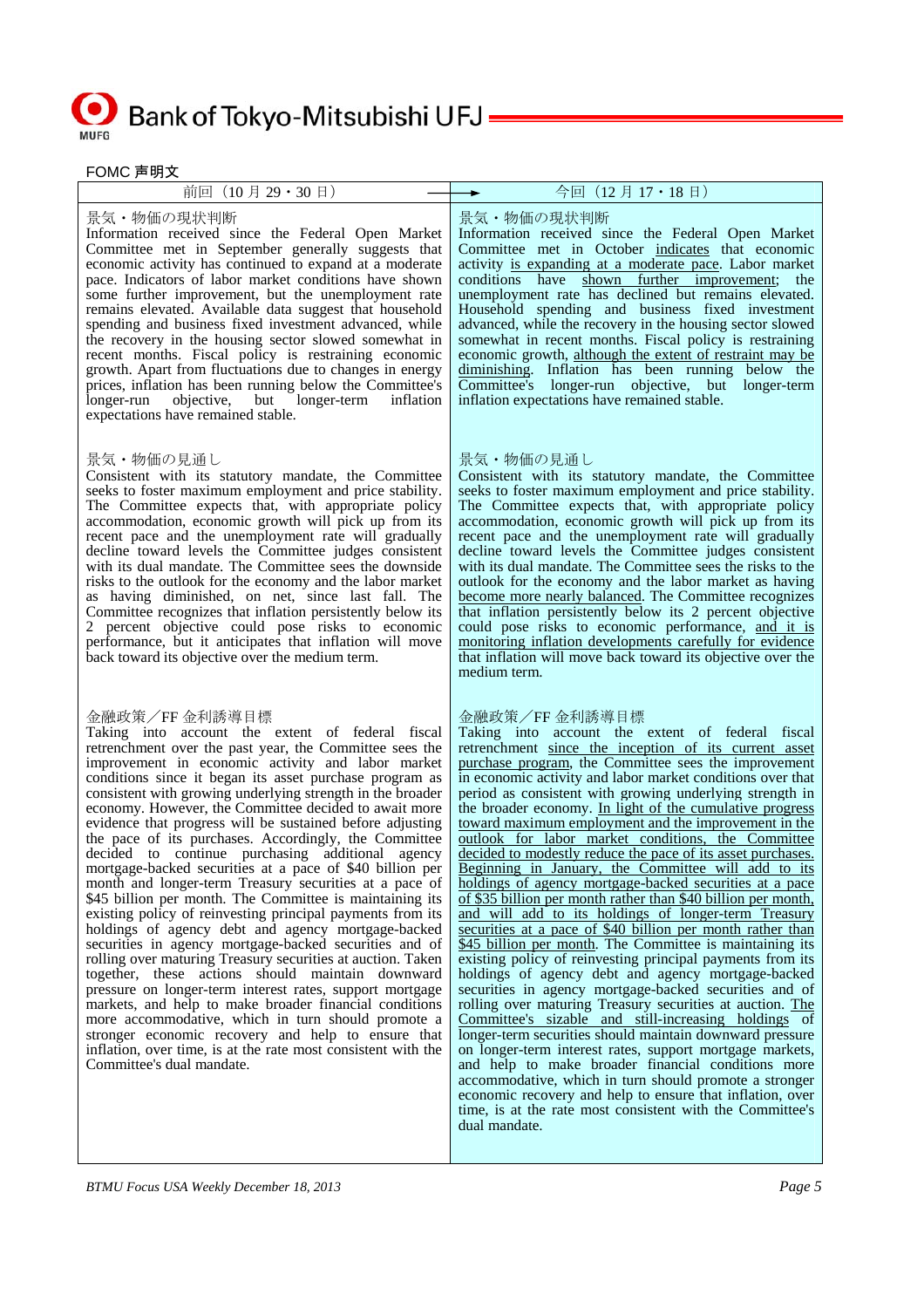

# Bank of Tokyo-Mitsubishi UFJ -

The Committee will closely monitor incoming information on economic and financial developments in coming months and will continue its purchases of Treasury and agency mortgage-backed securities, and employ its other policy tools as appropriate, until the outlook for the labor market has improved substantially in a context of price stability. In judging when to moderate the pace of asset purchases, the Committee will, at its coming meetings, assess whether incoming information continues to support the Committee's expectation of ongoing improvement in labor market conditions and inflation moving back toward its longer-run objective. Asset purchases are not on a preset course, and the Committee's decisions about their pace will remain contingent on the Committee's economic outlook as well as its assessment of the likely efficacy and costs of such purchases.

To support continued progress toward maximum employment and price stability, the Committee today reaffirmed its view that a highly accommodative stance of monetary policy will remain appropriate for a considerable time after the asset purchase program ends and the economic recovery strengthens. In particular, the Committee decided to keep the target range for the federal funds rate at 0 to 1/4 percent and currently anticipates that this exceptionally low range for the federal funds rate will be appropriate at least as long as the unemployment rate remains above 6-1/2 percent, inflation between one and two years ahead is projected to be no more than a half percentage point above the Committee's 2 percent longer-run goal, and longer-term inflation expectations continue to be well anchored. In determining how long to maintain a highly accommodative stance of monetary policy, the Committee will also consider other information, including additional measures of labor market conditions, indicators of inflation pressures and inflation expectations, and readings on financial developments. When the Committee decides to begin to remove policy accommodation, it will take a balanced approach consistent with its longer-run goals of maximum employment and inflation of 2 percent.

投票結果

Voting for the FOMC monetary policy action were: Ben S. Bernanke, Chairman; William C. Dudley, Vice Chairman; James Bullard; Charles L. Evans; Jerome H. Powell; Eric S. Rosengren; Jeremy C. Stein; Daniel K. Tarullo; and Janet L. Yellen. Voting against the action was Esther L. George, who was concerned that the continued high level of monetary accommodation increased the risks of future economic and financial imbalances and, over time, could cause an increase in long-term inflation expectations.

(注)下線部分は前回からの変更箇所。

The Committee will closely monitor incoming information on economic and financial developments in coming months and will continue its purchases of Treasury and agency mortgage-backed securities, and employ its other policy tools as appropriate, until the outlook for the labor market has improved substantially in a context of price stability. If incoming information broadly supports the Committee's expectation of ongoing improvement in labor market conditions and inflation moving back toward its longer-run objective, the Committee will likely reduce the pace of asset purchases in further measured steps at future meetings. However, asset purchases are not on a preset course, and the Committee's decisions about their pace will remain contingent on the Committee's outlook for the labor market and inflation as well as its assessment of the likely efficacy and costs of such purchases

To support continued progress toward maximum employment and price stability, the Committee today reaffirmed its view that a highly accommodative stance of monetary policy will remain appropriate for a considerable time after the asset purchase program ends and the economic recovery strengthens. The Committee also reaffirmed its expectation that the current exceptionally low target range for the federal funds rate of 0 to  $1/4$ percent will be appropriate at least as long as the unemployment rate remains above 6-1/2 percent, inflation between one and two years ahead is projected to be no more than a half percentage point above the Committee's 2 percent longer-run goal, and longer-term inflation expectations continue to be well anchored. In determining how long to maintain a highly accommodative stance of monetary policy, the Committee will also consider other information, including additional measures of labor market conditions, indicators of inflation pressures and inflation expectations, and readings on financial developments. The Committee now anticipates, based on its assessment of these factors, that it likely will be appropriate to maintain the current target range for the federal funds rate well past the time that the unemployment rate declines below 6-1/2 percent, especially if projected inflation continues to run below the Committee's 2 percent longer-run goal. When the Committee decides to begin to remove policy accommodation, it will take a balanced approach consistent with its longer-run goals of maximum employment and inflation of 2 percent.

#### 投票結果

Voting for the FOMC monetary policy action were: Ben S. Bernanke, Chairman; William C. Dudley, Vice Chairman; James Bullard; Charles L. Evans; Esther L. George; Jerome H. Powell; Jeremy C. Stein; Daniel K. Tarullo; and Janet L. Yellen. Voting against the action was Eric S. Rosengren, who believes that, with the unemployment rate still elevated and the inflation rate well below the federal funds rate target, changes in the purchase program are premature until incoming data more clearly indicate that economic growth is likely to be sustained above its potential rate.

<sup>(</sup>資料)FOMC 資料より三菱東京 UFJ 銀行経済調査室作成